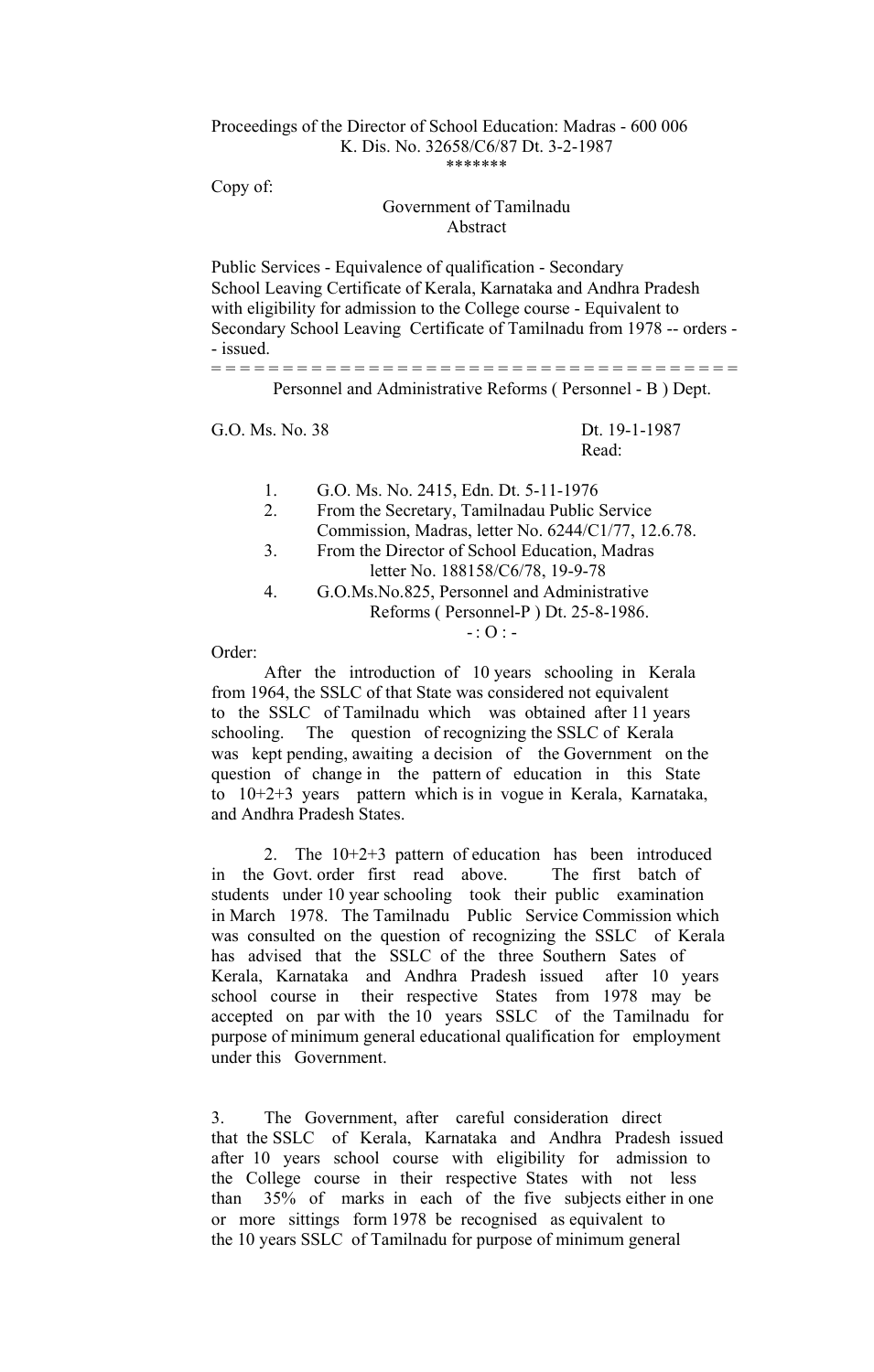## educational qualification for employment under this Government.

/ By order of the Governor /

# J. Anjani Dayanand Special Commissioner and Secretary to Government

/ True copy /

( Copy ) communicated.

 T. Pazhanivelu For Director of School Education

True copy / forwarded / By order

Superintendent

To

All District Educational Officers All Chief Educational Officers All Inspectresses of Girls' Schools All District Adult Education Officers Copy to CII section - 5 copies Copy to all sections in the Directorate Copy to all officers.

V.R.5/2.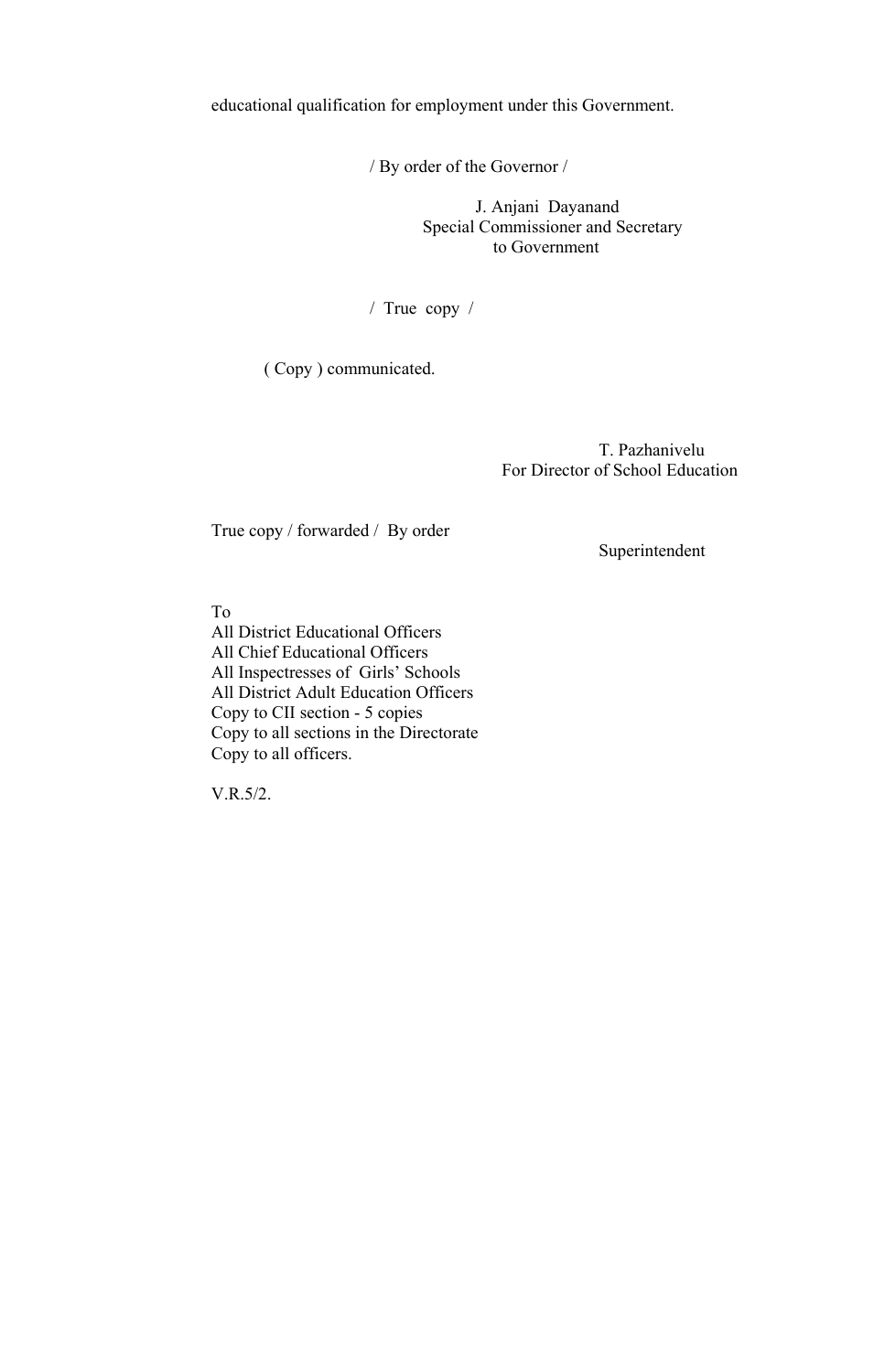# Proceedings of the Director of School Education, Madras - 6. K. Dis. No. 304133/C6/88. Dt. 9-11-88 \*\*\*\*\*\*\*

Copy of:-

## Government of Tamilnadu Abstract

Public services - Equivalence of qualification - Secondary school Leaving certificate of Kerala, Karnataka and Andhra Pradesh - Equivalent to Secondary school Leaving Certificate of Tamilnadu further orders - issued.

- - - - - - - - - - - - - - - - - - - - - - - - - - - - - - - - - - - - - - - - - - - - - - - - - - - - Personnel and Administrative Reforms (Per. K) Department

 $\mathcal{L}_\text{max}$  and  $\mathcal{L}_\text{max}$  are the set of the set of the set of the set of the set of the set of the set of the set of the set of the set of the set of the set of the set of the set of the set of the set of the set o

 G.O. Ms. No. 534 Dt. 13-10-1988 Read:

1. G.O. Ms. No. 38, P&AR (Per. R) Dept., dt. 19-1-87<br>2. From the Tamilnadau Public Service Commission.

 2. From the Tamilnadau Public Service Commission, Madras Lr. No. 7490/E4/87, dt. 30-6-88

#### Order:

In the Govt. order read above, the Government ordered that the Secondary School Leaving Certificate of Kerala, Karnataka and Andhra Pradesh issued after 10 years school course with eligibility for admission to the college course in their respective States with not less than 35% of marks in each of the five subjects either in one or more sittings from 1978 be recognised as equivalent to the 10 years Secondary School Leaving Certificate of Tamilnadu for purpose of minimum general educational qualification for employment under this Government.

 2. It has been represented that a number of persons who passed the Secondary School Leaving Certificate (10 years) of Kerala and Karnataka prior to 1978 were recruited to Government service and the services of these persons were regularised by relaxing the relevant service rules with effect from the date of relaxation which results in a great loss to them. It has further been stated that there were more than five subjects in the SSLC of Karnataka prior to 1970. Hence with a view to afford benefits to persons who passed the SSLC (10 years) Kerala. Karnataka and Andhra Pradesh prior to 1978 and to persons who passed the SSLC of Karnataka State prior to 1970, who studied more than 5 subjects in SSLC it has been requested to issue necessary amendment to the effect that the orders issued in the G.O. read above shall be made applicable to persons who passed 10 years SSLC of Kerala, Karnataka and Andhra Pradesh either in one or more sitting prior to 1978 and that the five subjects referred to in the Govt. Order may be construed as any five of the subjects with not less that 35% of marks in respect of persons who passed the 10 years SSLC of Karnataka State prior to 1970 with more than 5 subjects in Secondary School Leaving Certificate.

3. The Government have examined this request in detail